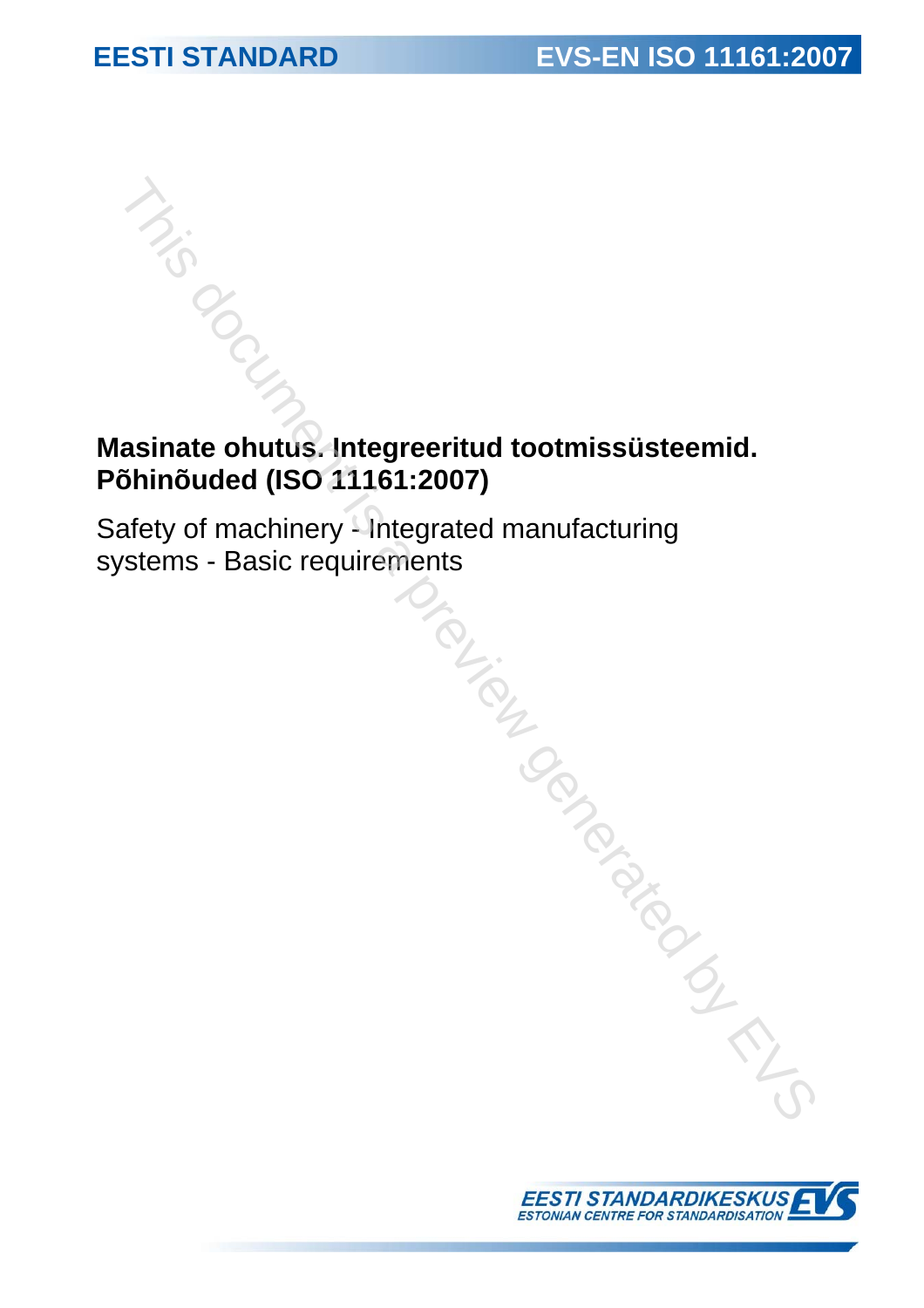# **EESTI STANDARDI EESSÕNA NATIONAL FOREWORD**

| Käesolev Eesti standard EVS-EN ISO<br>11161:2007 sisaldab Euroopa standardi EN<br>ISO 11161:2007 ingliskeelset teksti.                 | This Estonian standard EVS-EN ISO 11161:2007<br>consists of the English text of the European<br>standard EN ISO 11161:2007.                                                                                                                  |  |
|----------------------------------------------------------------------------------------------------------------------------------------|----------------------------------------------------------------------------------------------------------------------------------------------------------------------------------------------------------------------------------------------|--|
| Standard on kinnitatud Eesti Standardikeskuse<br>21.06.2007 käskkirjaga ja jõustub sellekohase<br>teate avaldamisel EVS Teatajas.      | This standard is ratified with the order of<br>Estonian Centre for Standardisation dated<br>21.06.2007 and is endorsed with the notification<br>published in the official bulletin of the Estonian<br>national standardisation organisation. |  |
| Euroopa standardimisorganisatsioonide poolt<br>rahvuslikele liikmetele Euroopa standardi teksti<br>kättesaadavaks tegemise kuupäev on. | Date of Availability of the European standard text                                                                                                                                                                                           |  |
| Standard on kättesaadav Eesti<br>standardiorganisatsioonist.                                                                           | The standard is available from Estonian<br>standardisation organisation.                                                                                                                                                                     |  |
| January 10<br>ICS 13.110, 25.040.01                                                                                                    |                                                                                                                                                                                                                                              |  |
| Võtmesõnad:                                                                                                                            |                                                                                                                                                                                                                                              |  |
|                                                                                                                                        |                                                                                                                                                                                                                                              |  |
|                                                                                                                                        | PASSION TON                                                                                                                                                                                                                                  |  |
|                                                                                                                                        |                                                                                                                                                                                                                                              |  |

**Standardite reprodutseerimis- ja levitamisõigus kuulub Eesti Standardikeskusele** 

Andmete paljundamine, taastekitamine, kopeerimine, salvestamine elektroonilisse süsteemi või edastamine ükskõik millises vormis või millisel teel on keelatud ilma Eesti Standardikeskuse poolt antud kirjaliku loata.

Kui Teil on küsimusi standardite autorikaitse kohta, palun võtke ühendust Eesti Standardikeskusega: Aru 10 Tallinn 10317 Eesti; www.evs.ee; Telefon: 605 5050; E-post: info@evs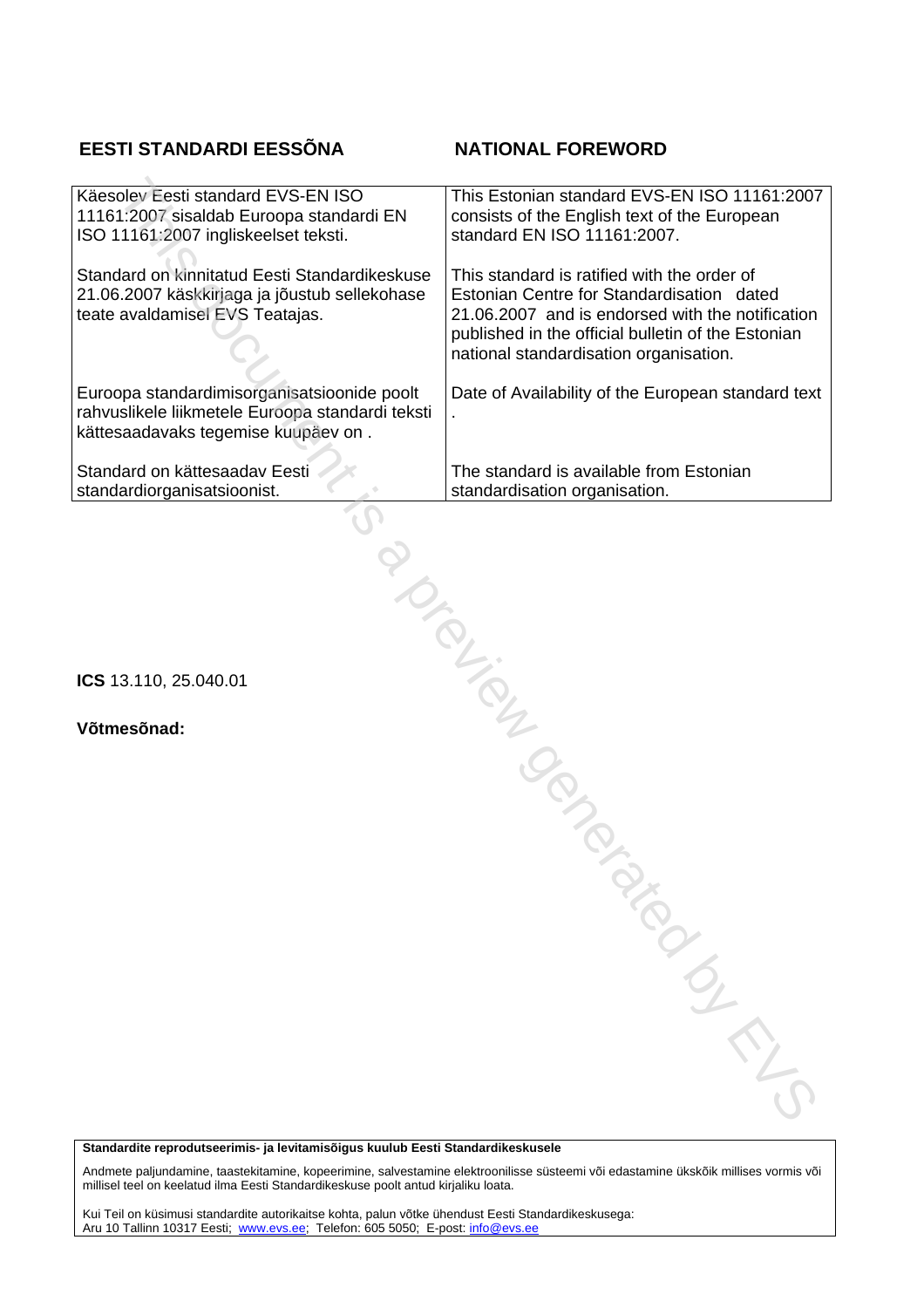# EUROPEAN STANDARD NORME EUROPÉENNE EUROPÄISCHE NORM

# **EN ISO 11161**

May 2007

ICS 13.110; 25.040.01

English Version

# Safety of machinery - Integrated manufacturing systems - Basic requirements (ISO 11161:2007)

Sécurité des machines - Systèmes de fabrication intégrés - Prescriptions fondamentales (ISO 11161:2007)

Sicherheit von Maschinen - Integrierte Fertigungssysteme - Grundlegende Anforderungen (ISO 11161:2007)

This European Standard was approved by CEN on 13 April 2007.

CEN members are bound to comply with the CEN/CENELEC Internal Regulations which stipulate the conditions for giving this European Standard the status of a national standard without any alteration. Up-to-date lists and bibliographical references concerning such national standards may be obtained on application to the CEN Management Centre or to any CEN member.

This European Standard exists in three official versions (English, French, German). A version in any other language made by translation under the responsibility of a CEN member into its own language and notified to the CEN Management Centre has the same status as the official versions.

CEN members are the national standards bodies of Austria, Belgium, Bulgaria, Cyprus, Czech Republic, Denmark, Estonia, Finland, France, Germany, Greece, Hungary, Iceland, Ireland, Italy, Latvia, Lithuania, Luxembourg, Malta, Netherlands, Norway, Poland, Portugal, Romania, Slovakia, Slovenia, Spain, Sweden, Switzerland and United Kingdom.



EUROPEAN COMMITTEE FOR STANDARDIZATION COMITÉ EUROPÉEN DE NORMALISATION EUROPÄISCHES KOMITEE FÜR NORMUNG Tanguay Created

**Management Centre: rue de Stassart, 36 B-1050 Brussels**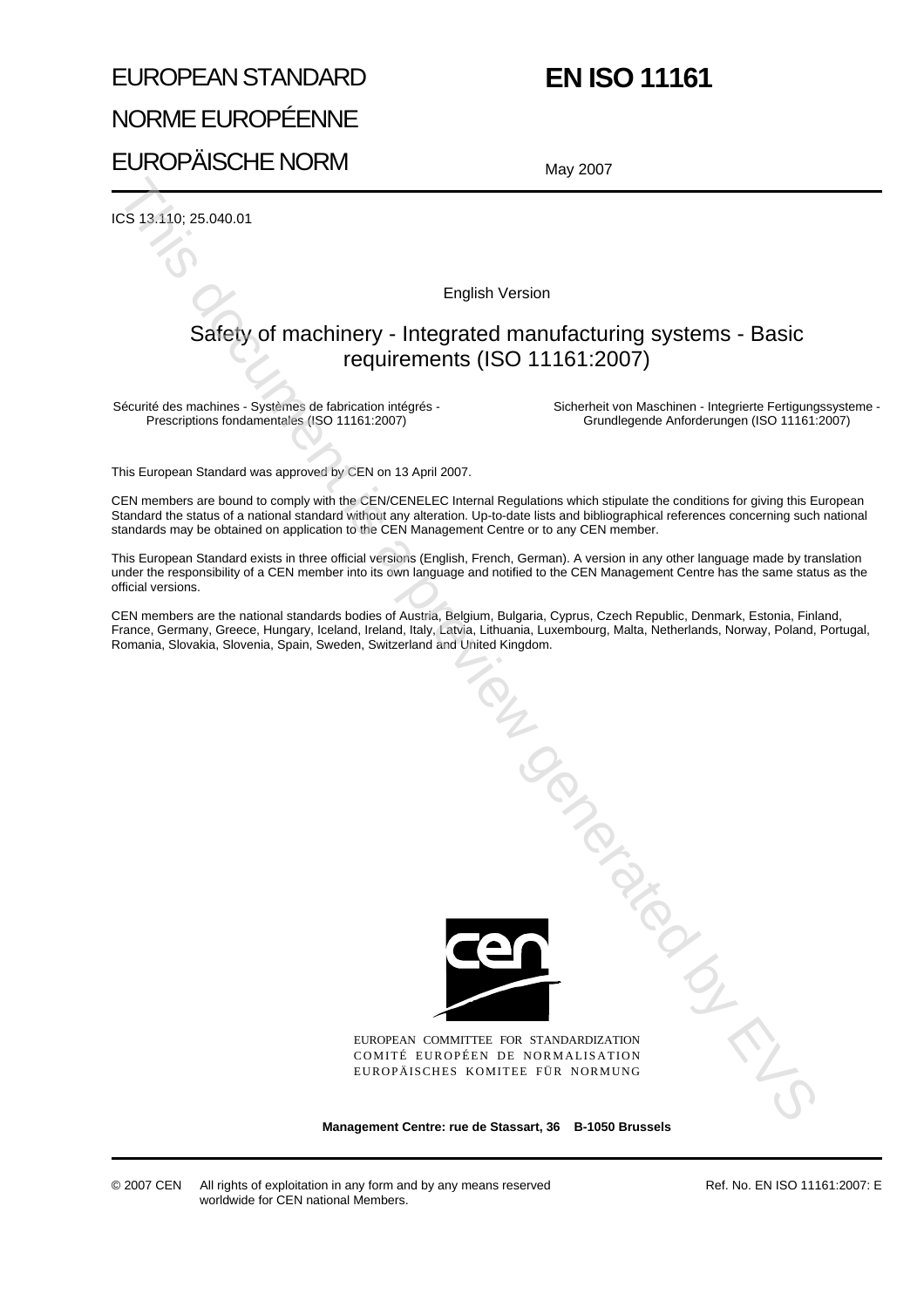# **Foreword**

This document (EN ISO 11161:2007) has been prepared by Technical Committee ISO/TC 199 "Safety of machinery" in collaboration with Technical Committee CEN/TC 114 "Safety of machinery", the secretariat of which is held by DIN.

This document has been prepared under a mandate given to CEN by the European Commission and the European Free Trade Association, and supports essential requirements of EU Directive(s).

This European Standard shall be given the status of a national standard, either by publication of an identical text or by endorsement, at the latest by November 2007, and conflicting national standards shall be withdrawn at the latest by November 2007.

According to the CEN/CENELEC Internal Regulations, the national standards organizations of the following countries are bound to implement this European Standard: Austria, Belgium, Bulgaria, Cyprus, Czech Republic, Denmark, Estonia, Finland, France, Germany, Greece, Hungary, Iceland, Ireland, Italy, Latvia, Lithuania, Luxembourg, Malta, Netherlands, Norway, Poland, Portugal, Romania, Slovakia, Slovenia, Spain, Sweden, Switzerland and United Kingdom.

# **Endorsement notice**

The text of ISO 11161:2007 has been approved by CEN as EN ISO 11161:2007 without any The text of ISO 11161:2007 has been approved by CEN as EN ISO 11161:2007 was well.<br>
modifications.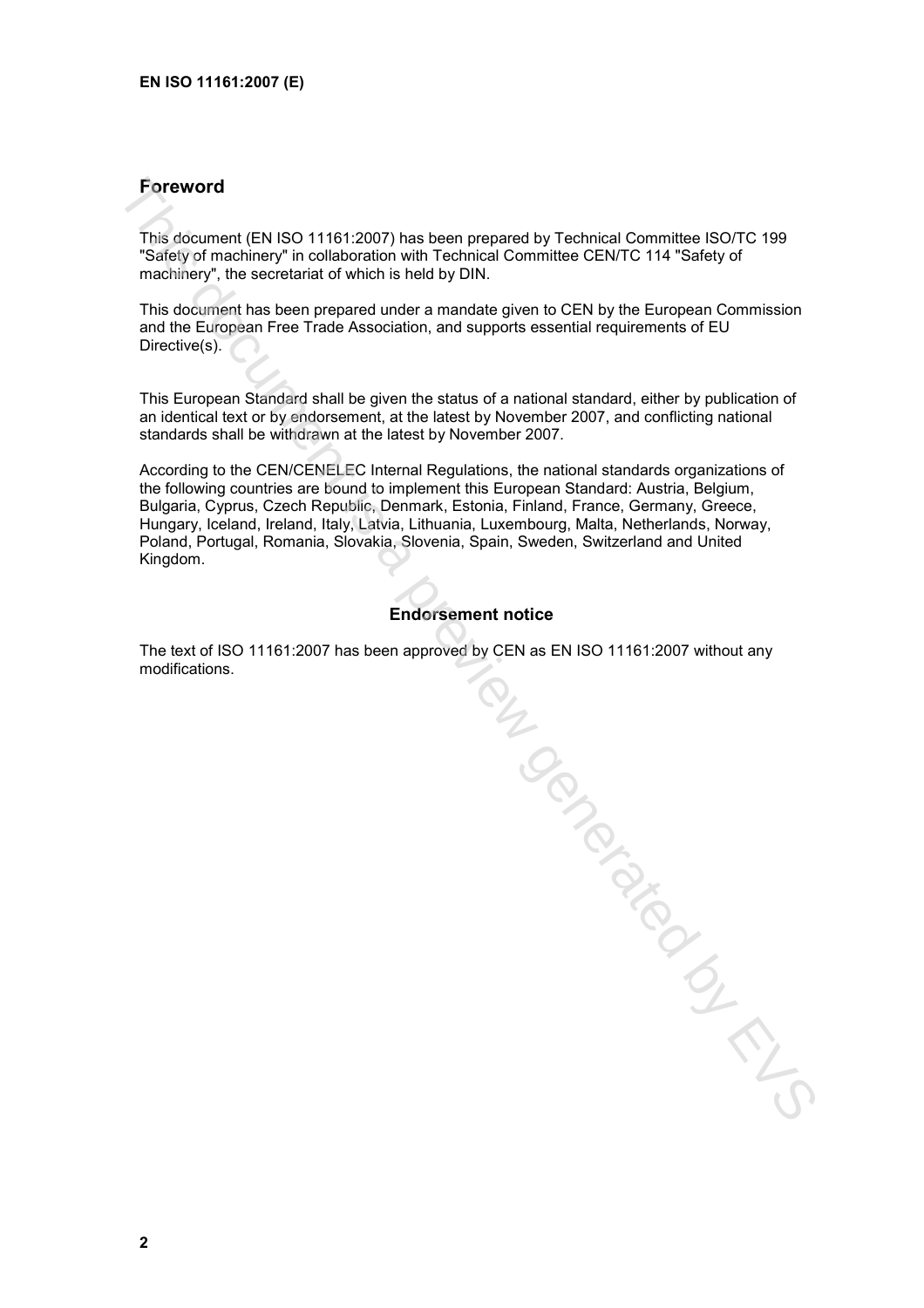# **ANNEX ZA**

**(informative)** 

# **Relationship between this European Standard and the Essential Requirements of EU Directive 98/37 EEC**

This European Standard has been prepared under a mandate given to CEN by the European Commission and the European Free Trade Association to provide a means of conforming to Essential Requirements of the New Approach Directive 98/37 EEC.

Once this standard is cited in the Official Journal of the European Communities under that Directive and has been implemented as a national standard in at least one Member State, compliance with the normative clauses of this standard confers, within the limits of the scope of this standard, a presumption of conformity with the corresponding Essential Requirements of that Directive and associated EFTA regulations.

**WARNING:** Other requirements and other EU Directives may be applicable to the product(s)

falling within the scope of this standard. We see the standard. We see the standard. We see the standard.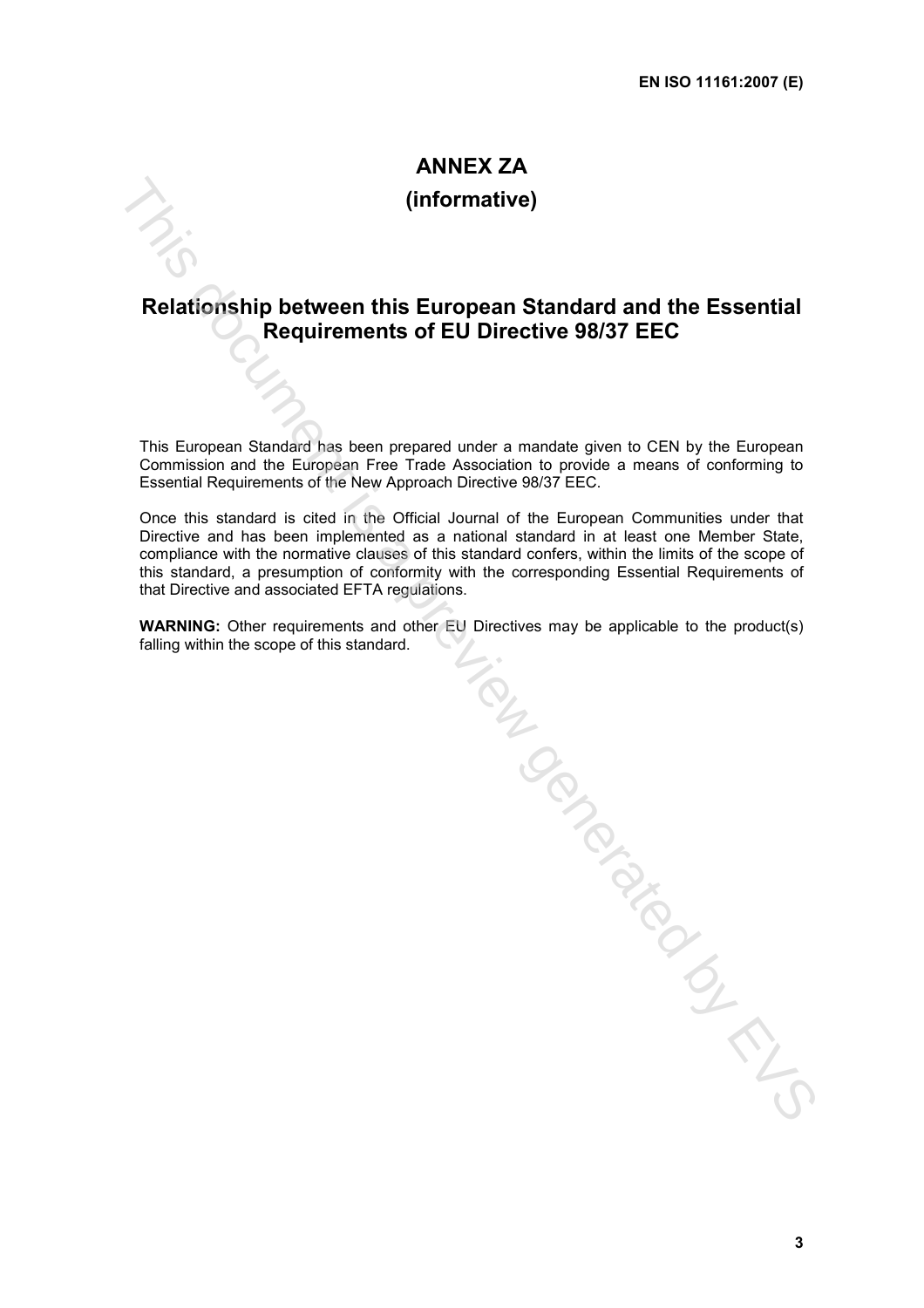# INTERNATIONAL **STANDARD**

Second edition 2007-05-15

# **Safety of machinery — Integrated Manufacturing systems — Basic manufacturing systems — Basic requirements Property of machinery — Integrated manufacturing systems — Basic**<br> **Prescriptions for machiners — Systems do fabrication integres —**<br>
Prescriptions for machines — Systems do fabrication integres —<br>
Prescriptions for machi

*Sécurité des machines — Systèmes de fabrication intégrés —* 



Reference number ISO 11161:2007(E)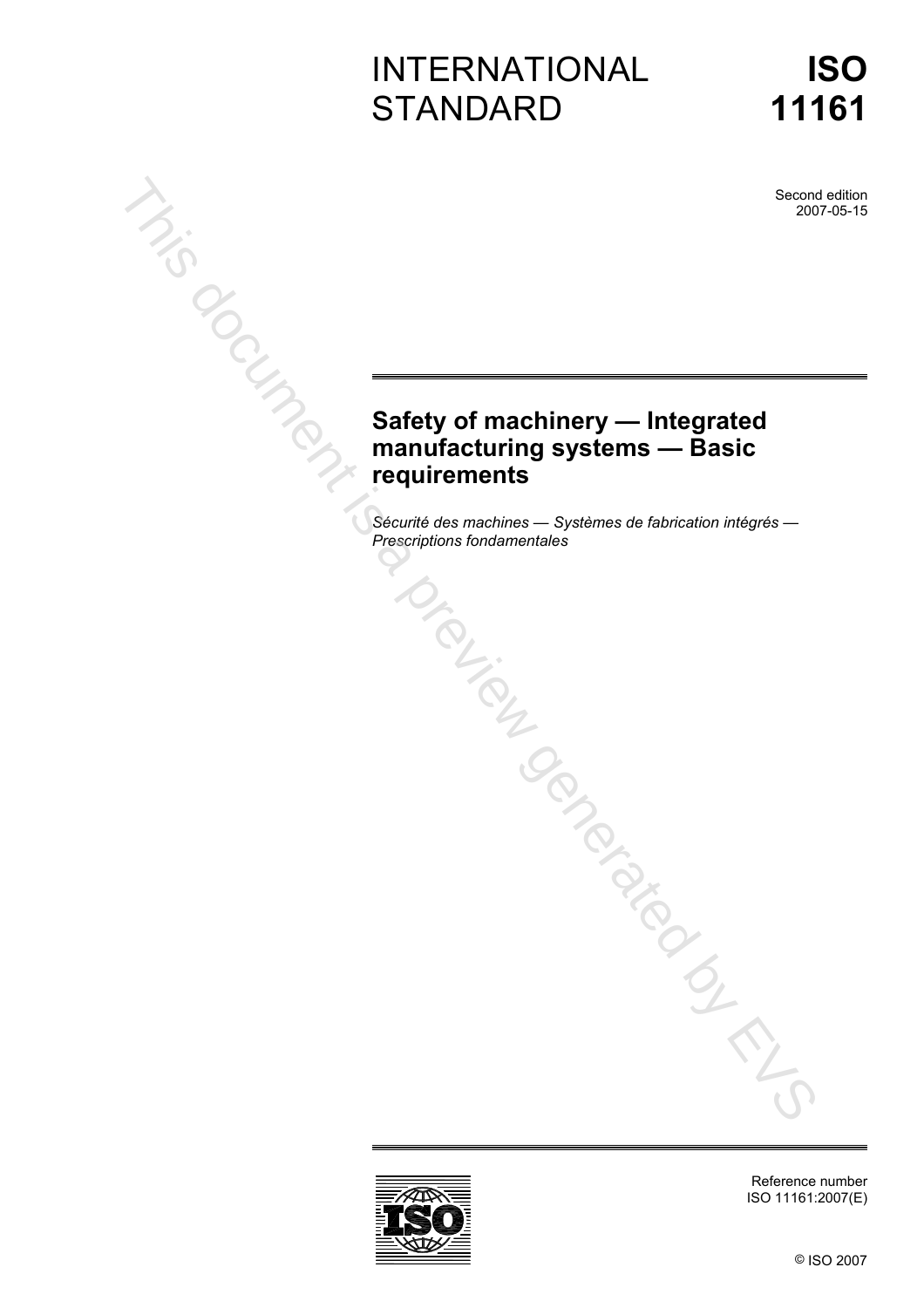#### **PDF disclaimer**

This PDF file may contain embedded typefaces. In accordance with Adobe's licensing policy, this file may be printed or viewed but shall not be edited unless the typefaces which are embedded are licensed to and installed on the computer performing the editing. In downloading this file, parties accept therein the responsibility of not infringing Adobe's licensing policy. The ISO Central Secretariat accepts no liability in this area. the substantial three contents which are entertoined in the content of the computer section property and the content<br>of the substantial of Addis Polytein into the contents of the content of the content of the content of th

Adobe is a trademark of Adobe Systems Incorporated.

Details of the software products used to create this PDF file can be found in the General Info relative to the file; the PDF-creation parameters were optimized for printing. Every care has been taken to ensure that the file is suitable for use by ISO member bodies. In the unlikely event that a problem relating to it is found, please inform the Central Secretariat at the address given below.



# **COPYRIGHT PROTECTED DOCUMENT**

#### © ISO 2007

All rights reserved. Unless otherwise specified, no part of this publication may be reproduced or utilized in any form or by any means, electronic or mechanical, including photocopying and microfilm, without permission in writing from either ISO at the address below or ISO's member body in the country of the requester.

ISO copyright office Case postale 56 • CH-1211 Geneva 20 Tel. + 41 22 749 01 11 Fax + 41 22 749 09 47 E-mail copyright@iso.org Web www.iso.org

Published in Switzerland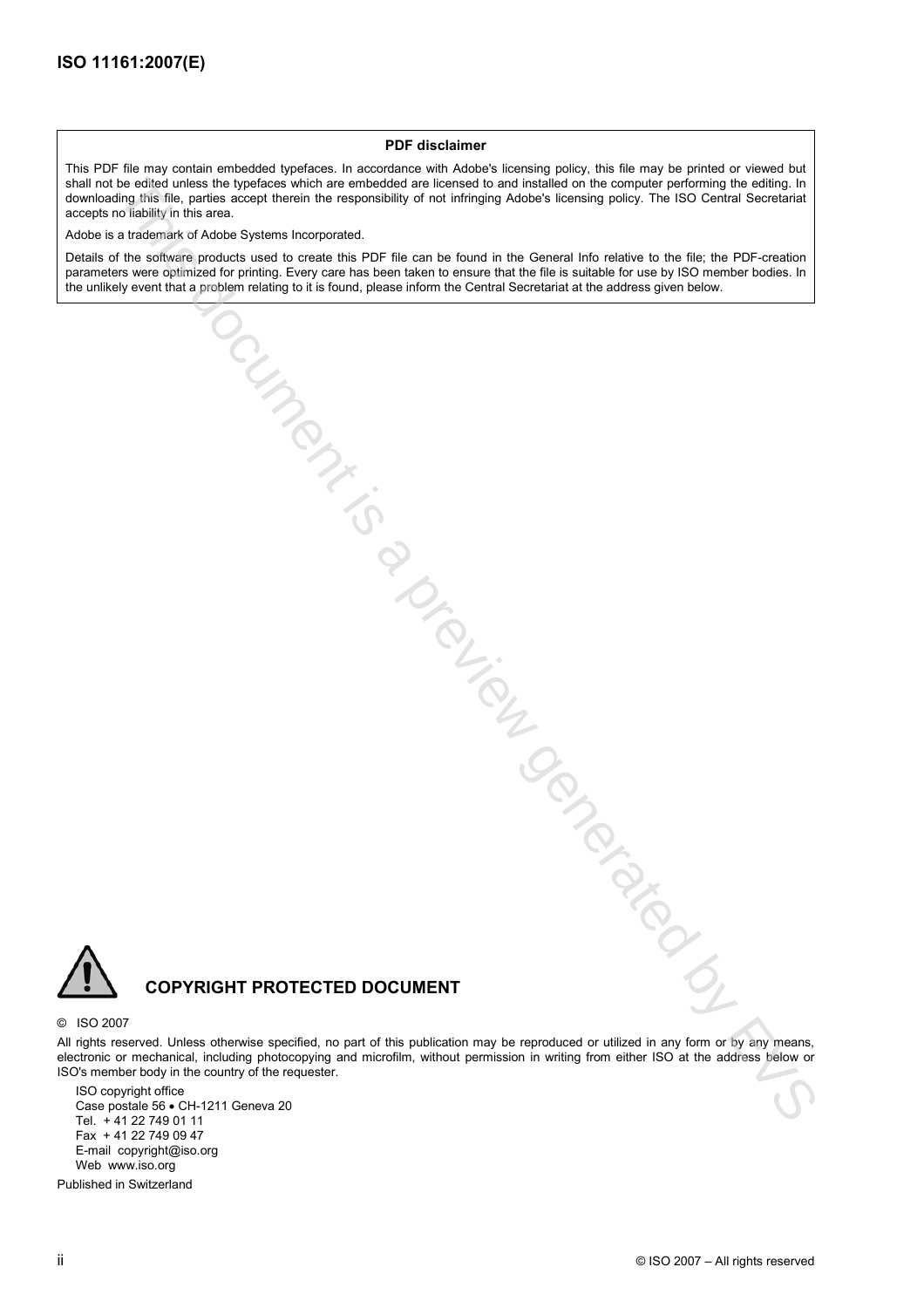# **Contents**

Page

| 1                     |                                                                                        |  |
|-----------------------|----------------------------------------------------------------------------------------|--|
| $\mathbf{2}$          |                                                                                        |  |
| $\overline{3}$        |                                                                                        |  |
| 4<br>4.1              |                                                                                        |  |
| 4.2                   |                                                                                        |  |
| 4.3<br>4.4            |                                                                                        |  |
| 4.5                   |                                                                                        |  |
| 4.6                   |                                                                                        |  |
| 5.                    |                                                                                        |  |
| 5.1<br>5.2            |                                                                                        |  |
| 5.3                   |                                                                                        |  |
| 5.4                   |                                                                                        |  |
| 6                     |                                                                                        |  |
| 6.1<br>6.2            |                                                                                        |  |
|                       |                                                                                        |  |
| $\overline{7}$<br>7.1 |                                                                                        |  |
| 7.2                   |                                                                                        |  |
| 7.3                   |                                                                                        |  |
| 7.4                   |                                                                                        |  |
| 8<br>8.1              |                                                                                        |  |
| 8.2                   |                                                                                        |  |
| 8.3                   |                                                                                        |  |
| 8.4<br>8.5            |                                                                                        |  |
| 8.6                   |                                                                                        |  |
| 8.7                   |                                                                                        |  |
| 8.8<br>8.9            | Control.                                                                               |  |
| 8.10                  |                                                                                        |  |
| 8.11                  |                                                                                        |  |
| 8.12                  |                                                                                        |  |
| 9                     |                                                                                        |  |
| 9.1<br>9.2            |                                                                                        |  |
| 10                    |                                                                                        |  |
| 10.1                  |                                                                                        |  |
| 10.2                  |                                                                                        |  |
|                       |                                                                                        |  |
|                       | Annex B (informative) Flow of information between the integrator, user and suppliers27 |  |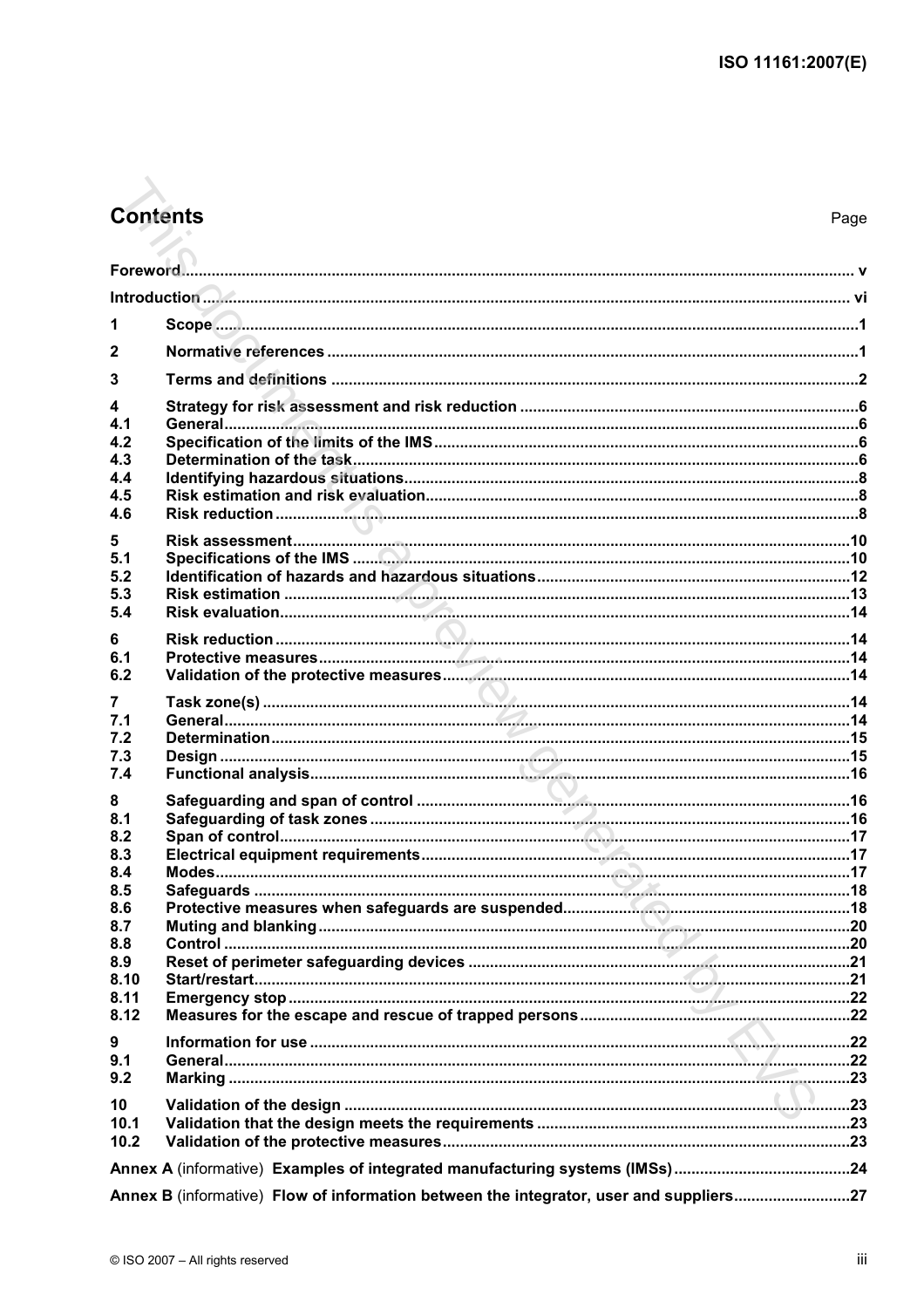| OUTINGS    |
|------------|
|            |
|            |
| TOL-ION    |
|            |
| TONDED TON |
|            |
|            |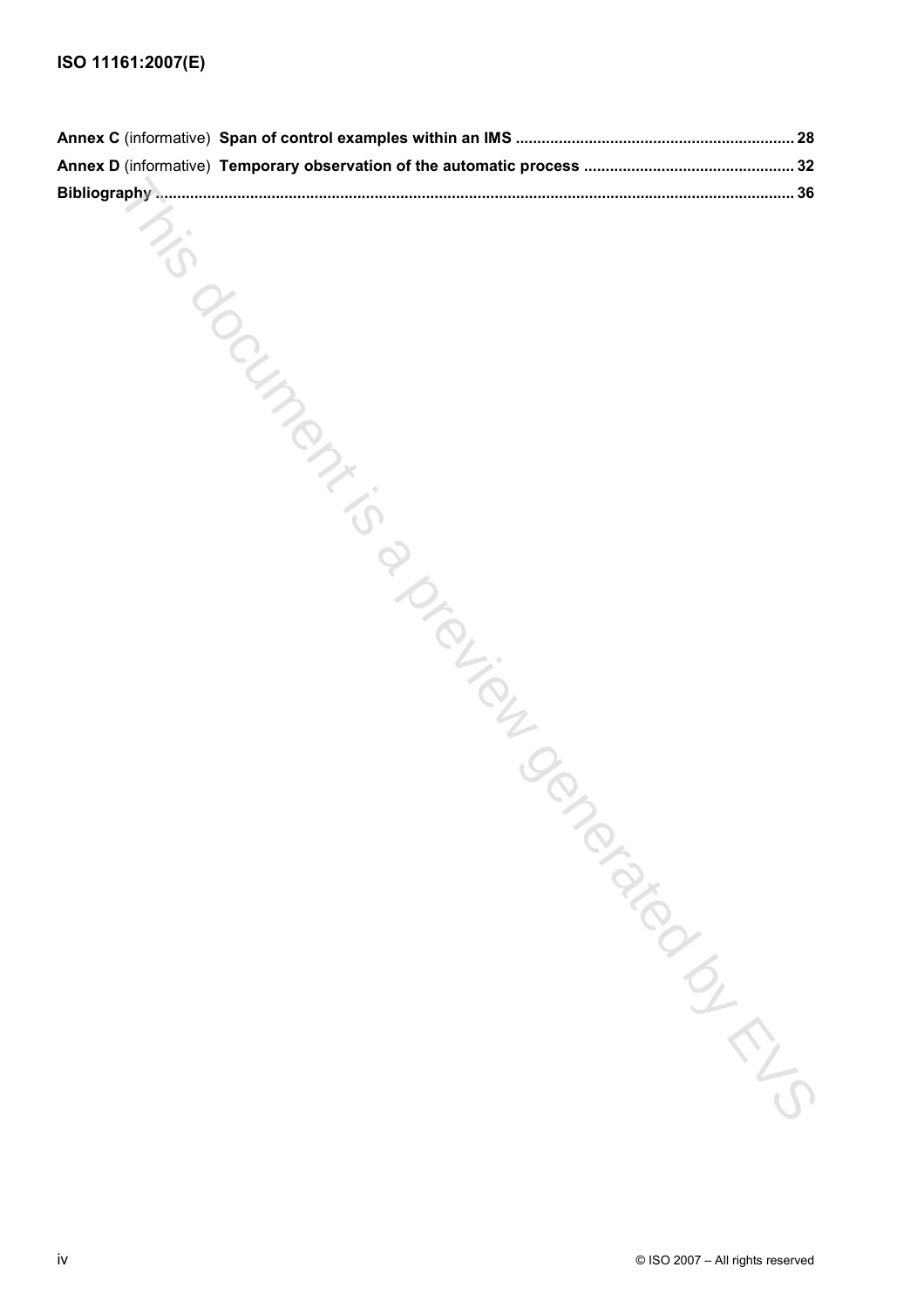# **Foreword**

ISO (the International Organization for Standardization) is a worldwide federation of national standards bodies (ISO member bodies). The work of preparing International Standards is normally carried out through ISO technical committees. Each member body interested in a subject for which a technical committee has been established has the right to be represented on that committee. International organizations, governmental and non-governmental, in liaison with ISO, also take part in the work. ISO collaborates closely with the International Electrotechnical Commission (IEC) on all matters of electrotechnical standardization.

International Standards are drafted in accordance with the rules given in the ISO/IEC Directives, Part 2.

The main task of technical committees is to prepare International Standards. Draft International Standards adopted by the technical committees are circulated to the member bodies for voting. Publication as an International Standard requires approval by at least 75 % of the member bodies casting a vote.

Attention is drawn to the possibility that some of the elements of this document may be the subject of patent rights. ISO shall not be held responsible for identifying any or all such patent rights.

ISO 11161 was prepared by Technical Committee ISO/TC 199, *Safety of machinery*, in accordance with the Agreement on technical cooperation between ISO and CEN (Vienna Agreement).

This second edition cancels and replaces the first edition (ISO 11161:1994), which has been technically

This second edition cancels and replaces the first edition (ISO 11101.1994), with the content of the created.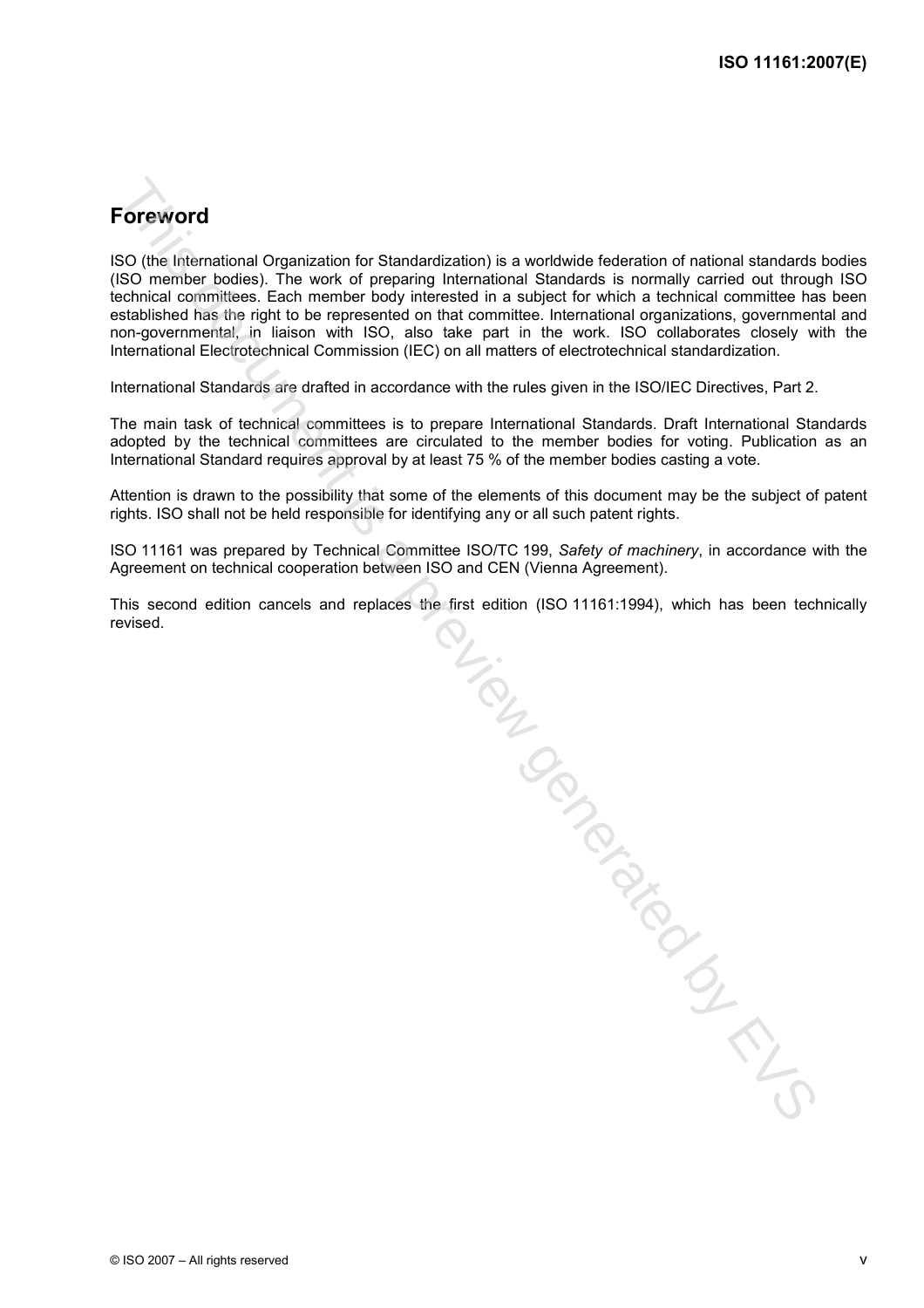# **Introduction**

The structure of safety standards in the field of machinery is as follows:

- a) Type-A standards (basic safety standards) giving basic concepts, principles for design, and general aspects that can be applied to all machinery.
- b) Type-B standards (generic safety standards) dealing with one safety aspect or one type of safeguard that can be used across a wide range of machinery:
	- ⎯ type-B1 standards on particular safety aspects (e.g. safety distances, surface temperature, noise);
	- ⎯ type-B2 standards on safeguards (e.g. two-hand controls, interlocking devices, pressure sensitive devices, guards).
- c) Type-C standards (machine safety standards) dealing with detailed safety requirements for a particular machine or group of machines.

This International Standard is a type-B1 standard as stated in ISO 12100-1.

An integrated manufacturing system (IMS, see 3.1) can be very different in terms of size and complexity, and can incorporate different technologies that require diverse expertise and knowledge.

An integrated manufacturing system should be considered to be a whole new and different machine rather than simply its parts combined. The integrator (see 3.10) needs the cooperation of entities who individually know only a part of the whole. Where there are requirements for frequent manual interventions to parts of the IMS, e.g. inspections, maintenance, set-up, it can be impractical or unnecessary to stop the whole IMS. This International Standard gives requirements to provide for the safety of individuals who perform these tasks. Safeguarding for these tasks relates to the concept and use of "task zones". Introduction<br>
So Type A standards (basic safety standards) giving basic concepts, principles for design, and general<br>
spects but enting sophied to all machinery.<br>
Some but the discussion safety standards (giving system sys

The aim of this International Standard is to describe how to apply the requirements of ISO 12100-1:2003, ISO 12100-2:2003 and ISO 14121 in this specific context.

A general configuration of an integrated manufacturing system is shown in Figure 1.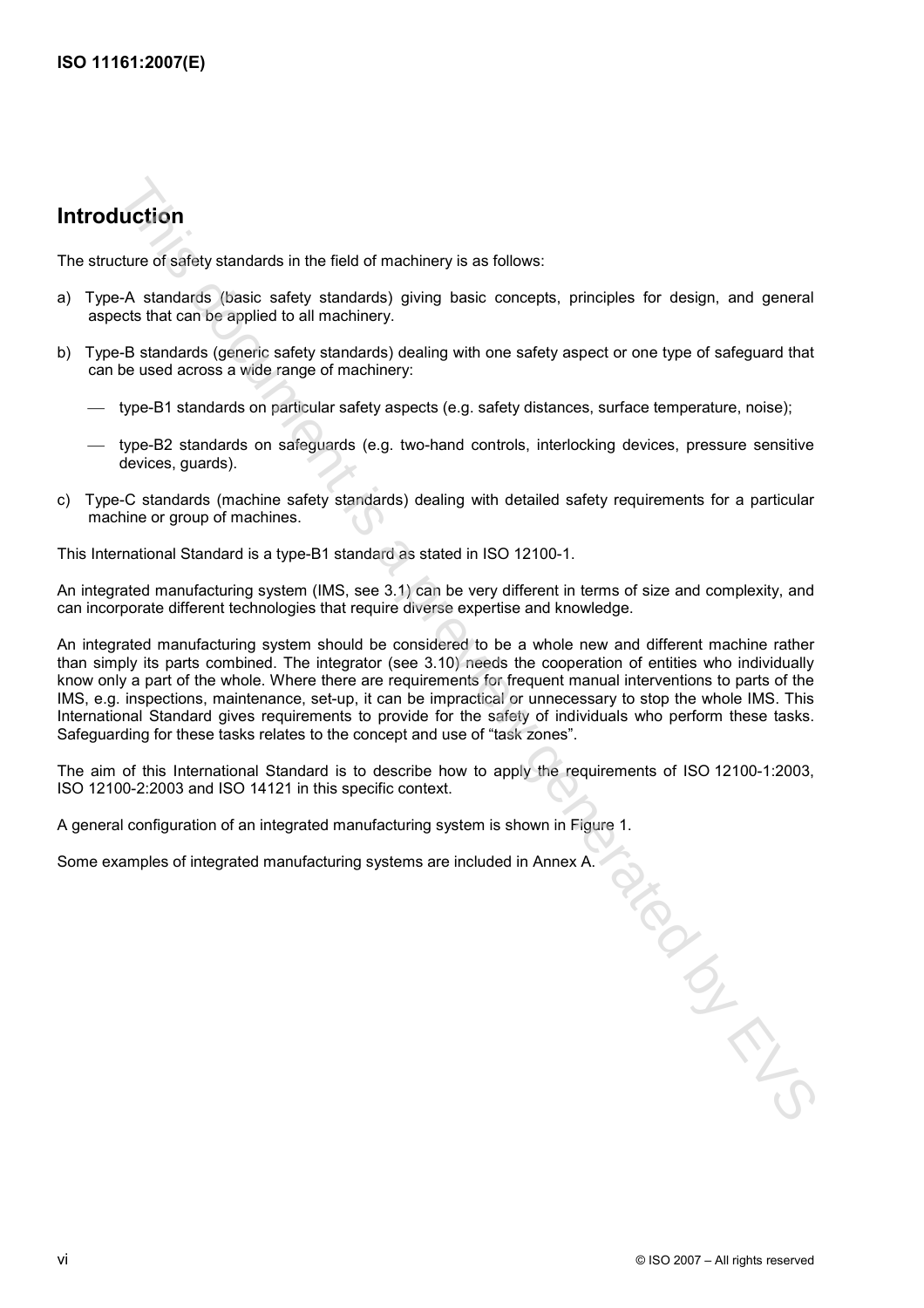

# **Key**

- 
- 2 operator pendant 12 operator pendant 12 operator pendant 12 operator 2 operator 2 operator 2 operator 2 operator 2 operator 2 operator 2 operator 2 operator 2 operator 2 operator 2 operator 2 operator 2 operator 2 operat
- 
- 
- 5 hazard zone A 10 finished goods
- 1 control 6 hazard zone B
	-
- 3 safeguarded space 8 scrap and expendables flow
- 4 local controls extending the state of the state of the state of the state of the state of the state of the state of the state of the state of the state of the state of the state of the state of the state of the state of
	-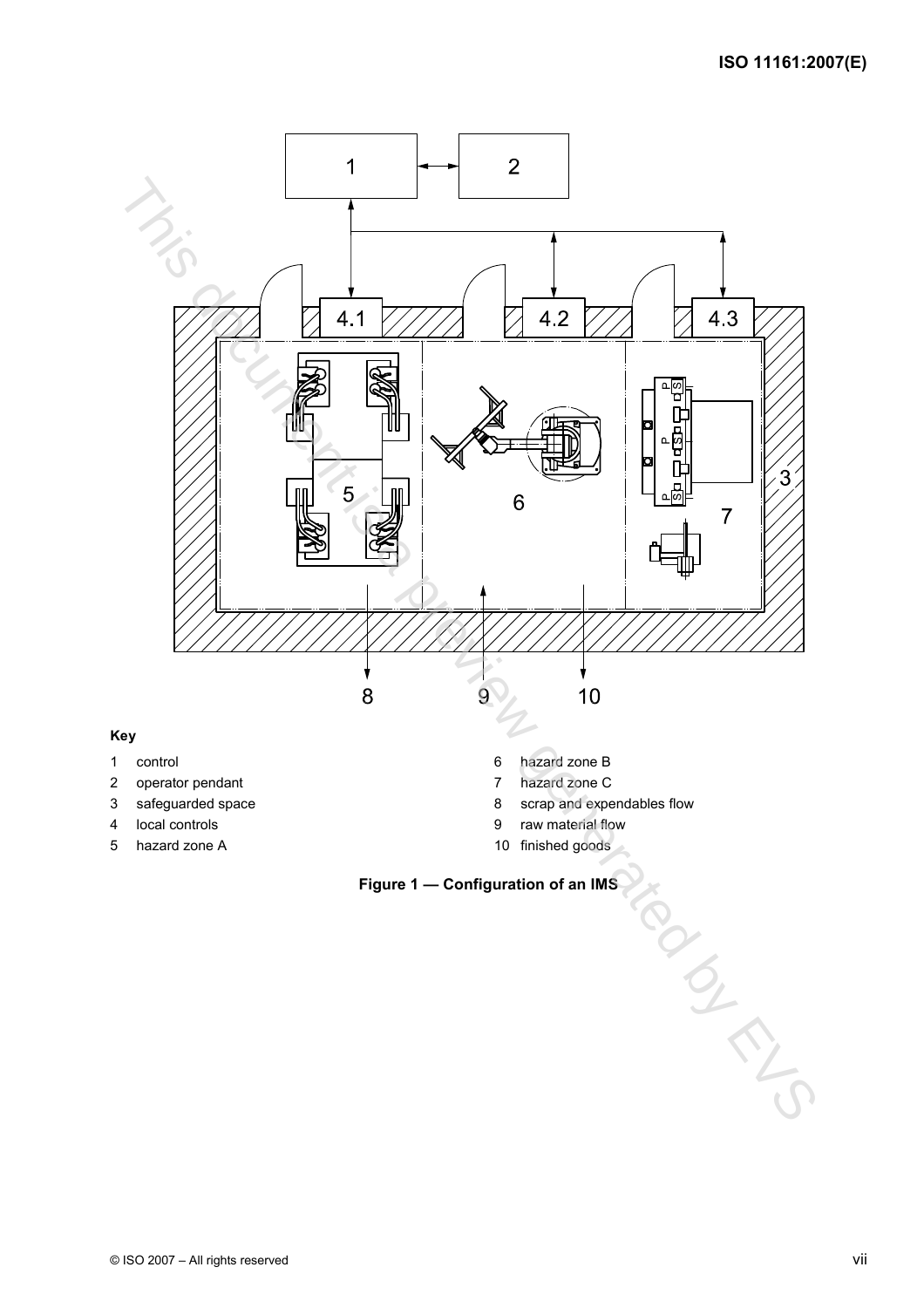This document is a preview generated by EV To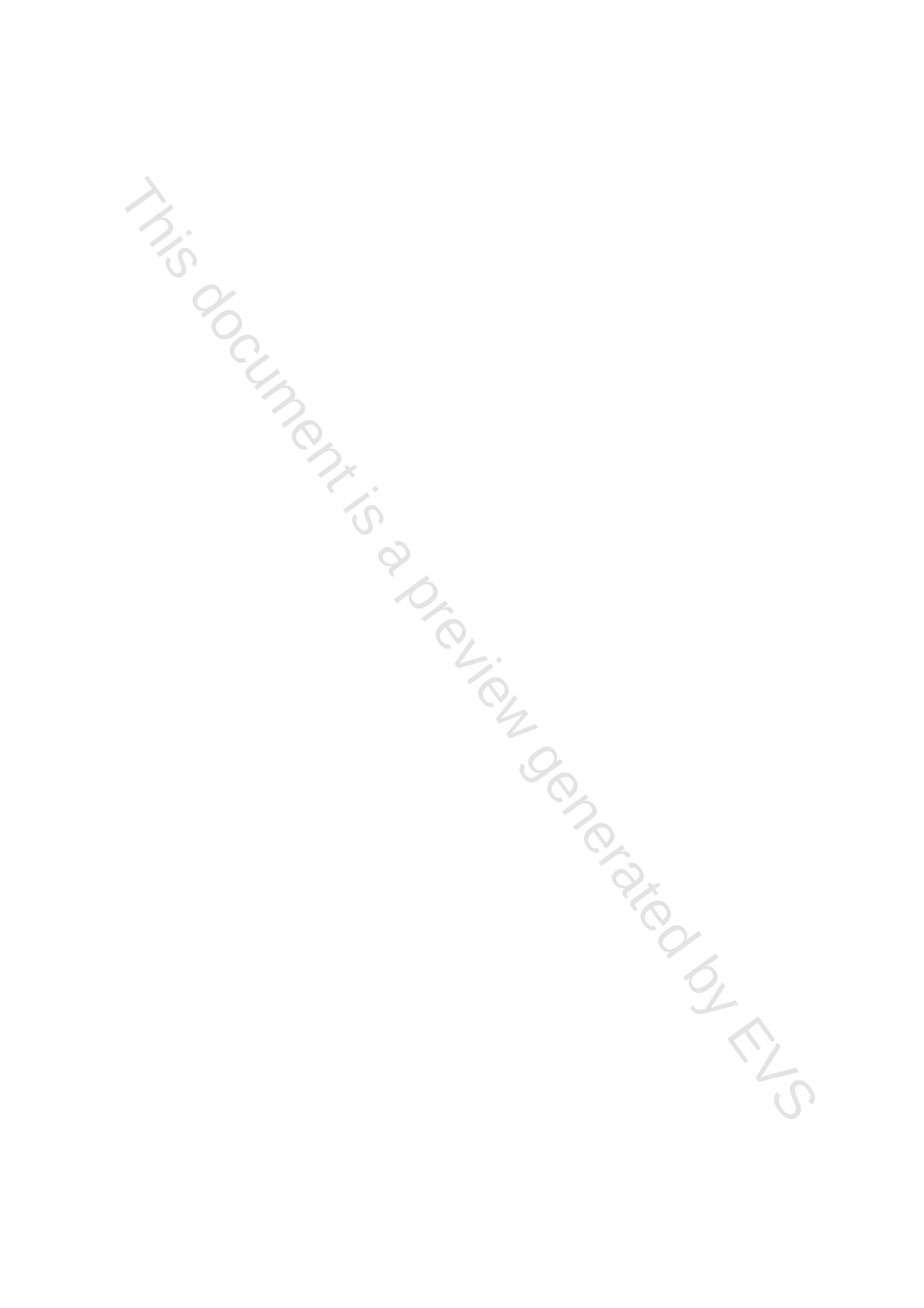# **Safety of machinery — Integrated manufacturing systems — Basic requirements**

# **1 Scope**

This International Standard specifies the safety requirements for integrated manufacturing systems (IMS) that incorporate two or more interconnected machines for specific applications, such as component manufacturing or assembly. It gives requirements and recommendations for the safe design, safeguarding and information for the use of such IMSs (see Figure 1 for the basic configuration of an IMS).

NOTE 1 In the context of this International Standard, the term *system* refers to an integrated manufacturing system.

NOTE 2 In the context of this International Standard, the term *machine* refers to the component machines and associated equipment of the integrated manufacturing system.

This International Standard is not intended to cover safety aspects of individual machines and equipment that may be covered by standards specific to those machines and equipment. Therefore it deals only with those safety aspects that are important for the safety-relevant interconnection of the machines and components. Where machines and equipment of an integrated manufacturing system are operated separately or individually, and while the protective effects of the safeguards provided for production mode are muted or suspended, the relevant safety standards for these machines and equipment apply. **Safety of machinery — Integrated manufacturing systems —<br>Basic requirements<br>
Saski requirements<br>
Scope<br>
Scope<br>
Six intermational standard specifies the safety requirements for integrated manufacturing systems (IM<br>
Instru** 

# **2 Normative references**

The following referenced documents are indispensable for the application of this document. For dated references, only the edition cited applies. For undated references, the latest edition of the referenced document (including any amendments) applies.

ISO 12100-1:2003, *Safety of machinery — Basic concepts, general principles for design — Part 1: Basic terminology, methodology*

ISO 12100-2:2003, *Safety of machinery — Basic concepts, general principles for design — Part 2: Technical principles*

ISO 13849-1:2006, *Safety of machinery — Safety-related parts of control systems — Part 1: General principles for design*

ISO 13849-2:2003, *Safety of machinery — Safety-related parts of control systems — Part 2: Validation*

ISO 13850:2006, *Safety of machinery — Emergency stop — Principles for design* 

ISO 14120:2002, *Safety of machinery — Guards — General requirements for the design and construction of fixed and movable guards*

ISO 14121:1999, *Safety of machinery — Principles of risk assessment*

ISO 14122-1:2001, *Safety of machinery — Permanent means of access to machinery — Part 1: Choice of a fixed means of access between two levels*